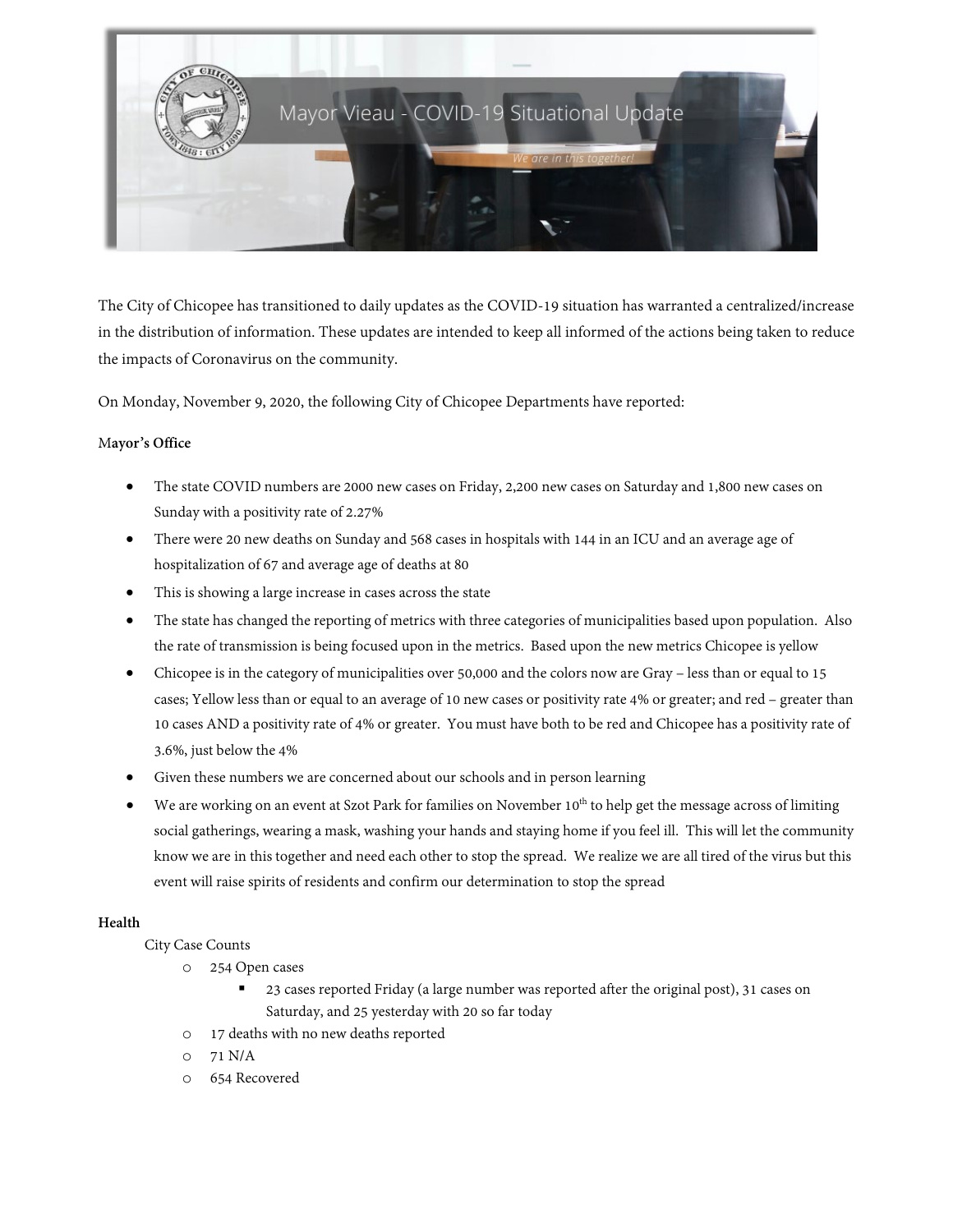- We must rely on the state for positivity numbers and do not receive the data to calculate this number
- Based upon our contact tracing, transmission appears to be from social gatherings
- There are few transmissions from worksites and none from school to date

## **Police Department**

- We are fully staffed and have three officers out for testing
	- o One appears to be symptomatic
	- o Two had contact but no symptoms exhibited
- We are patrolling and if we see groups of individuals not wearing a mask we are having a conversation with them on mask wearing and requesting they wear a mask
- MEMA has provided officers with masks and they are being distributed if a person indicates they do not have a mask
- The Police Chiefs are looking at the Governor's orders to determine the best way move forward

#### **Fire Department**

- Status quo on services and full staffing
	- o Had several firefighters tested and all were negative. No staff out at this time

#### **Emergency Management**

- Services and staffing are continuing
- Bay State Medical Center will provide rapid testing but process is difficult. They want each first responder to have a check from the city to pay for the test. This is a cumbersome process for the city. Working with Governor's office to determine if there is a better solution
- Working with PD on sign boards for event tomorrow

#### **Safety**

- Status Quo on services and staffing
- PPE inventory and stock appears adequate

#### **DPW**

Status quo on staffing and services with no employee out

# **COA**

- Status Quo on staff and servicing
- Working on a structure for meal distribution services
	- o Completed a permit application for a structure